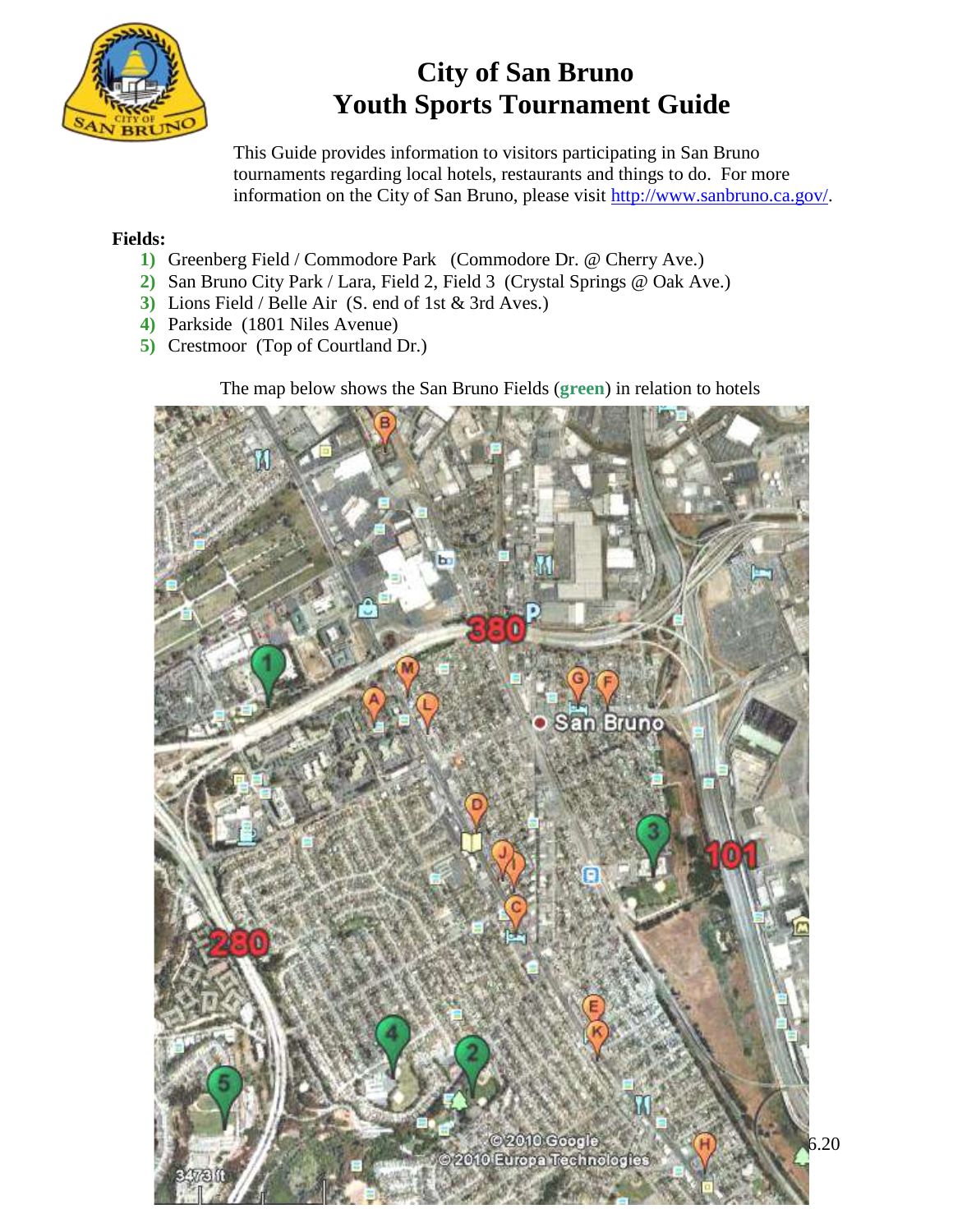# **Places to Stay**

#### **Hotels in San Bruno:**

**(\* Chamber of Commerce hotels)** [www.sanbrunochamber.com](http://www.sanbrunochamber.com/)

**A. \* Courtyard San Francisco Airport by Marriot** <http://www.marriot.com/sfosb> 1050 Bayhill Drive, San Bruno, CA 94066 (650) 952-3333

**B. Staybridge Suites San Francisco Airport** <http://www.ichotelsgroup.com/> 1350 Huntington Avenue, San Bruno, CA 94066 (650) 588-0770

**C. \* Super 8 San Francisco Airport** <http://www.sanbrunosuper8.com/> 421 El Camino Real, San Bruno, CA 94066 (650) 624-0999

**D. Villa Montes Hotel, an Ascend Collection Hotel**  [http://www.ascendcollection.com/hotel-san\\_bruno-california-CA654](http://www.ascendcollection.com/hotel-san_bruno-california-CA654) 620 El Camino Real, San Bruno, CA, US, 94066 (650) 745-0111

**E. \* Howard Johnson Express Inn San Bruno/SFO West** [www.hojosfoairport.com](http://www.hojosfoairport.com/) (650) 588-0800 190 El Camino Real, San Bruno, CA 94066

**F. \* Comfort Inn & Suites San Francisco Airport East** <http://www.choicehotels.com/>(650) 589-5089 611 San Bruno Avenue East, San Bruno, CA 94066

**G. Regency Inn** [http://www.regencyinn-suites.net/san\\_bruno.nxg](http://www.regencyinn-suites.net/san_bruno.nxg) 411 E. San Bruno Ave San Bruno, CA 94066 650-589-7535

#### **H. Hotel 1550**

<https://www.hotel1550.com/> (650) 616-9600 1550 El Camino Real, San Bruno, CA 94066

**I. Ramada Limited San Francisco Airport West** <http://ramadasanbruno.net/> 500 El Camino Real San Bruno, CA 94066 US 650-871-4000

**J. Gateway Inn & Suites Hotel** <http://www.gatewayinnsfo.com/> 516 El Camino Real, San Bruno, CA 94066 (650) 583-4555

**K. Ritz Inn** <http://ritzinnsfo.com/> 151 El Camino San Bruno, CA 94066 650-589-3553

#### **L. Budget Motel**

850 El Camino Real, San Bruno, CA 94066 (650) 589-6969

**M. Bayhill Inn** <http://www.bayhillinn.com/> 950 El Camino Real San Bruno, CA 94066 (650) 588-4967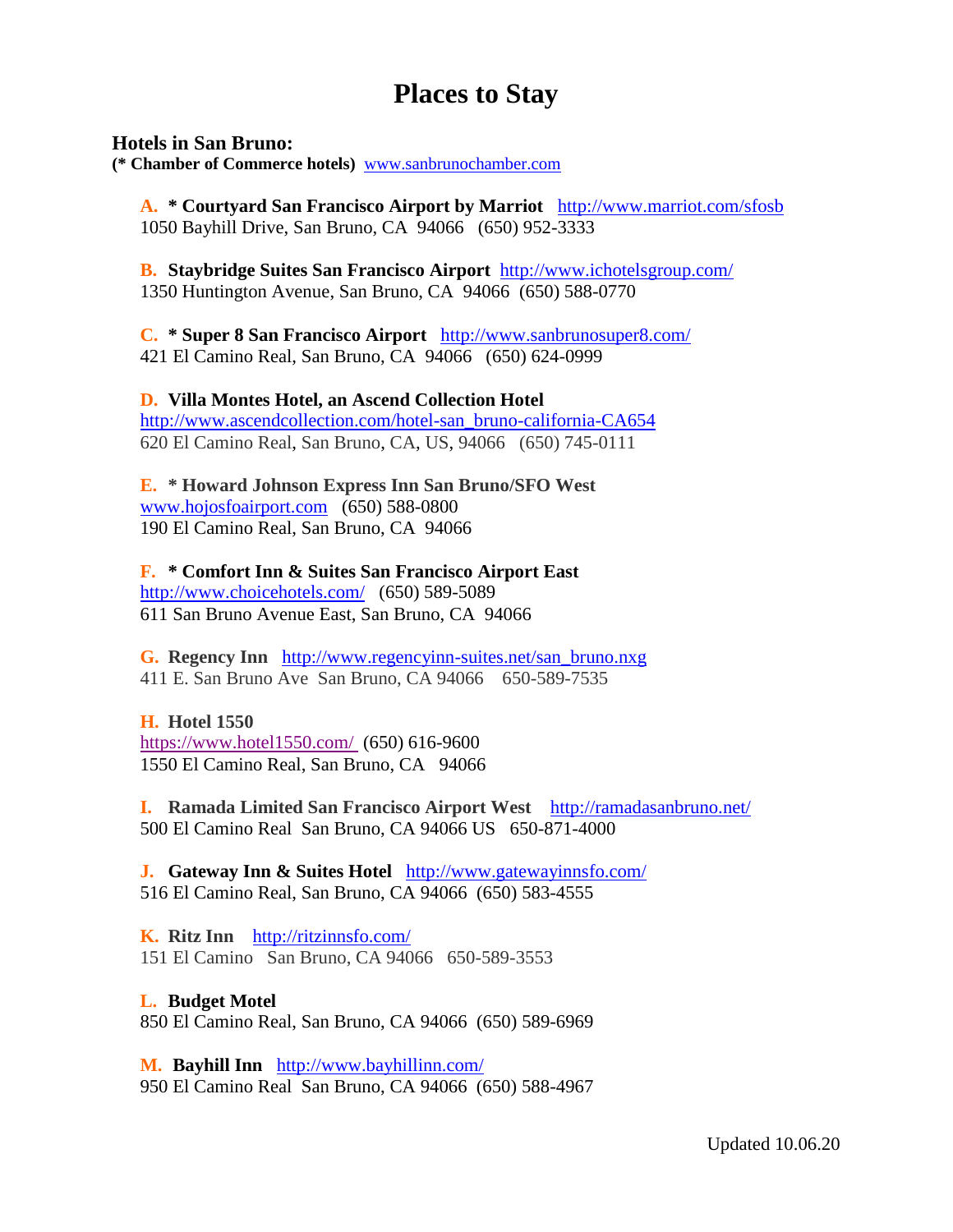# **Things to Do**

### **Shopping in San Bruno:**

- **San Mateo Avenue** Downtown district of San Bruno with shops, restaurants and entertainment
- **The Shops at Tanforan** <http://www.theshopsattanforan.com/> Over 100 shops, restaurants, and a 20 screen Century Theatre 1150 El Camino Real San Bruno, California 94066 (650) 873-2000

### **Entertainment in San Bruno:**

- **Century 20 Theatres at Tanforan** <http://www.theshopsattanforan.com/> 1150 El Camino Real San Bruno, California 94066 (650) 873-2000
- **Farmers Market**  <http://www.sanbrunochamber.com/> Sundays, May through October on San Mateo Avenue in downtown San Bruno
- **City Sponsored Events** Located in San Bruno City Park, for more information call the San Bruno Recreation Department at (650) 616-7180 or visit us at [www.sanbruno.ca.gov/parks\\_main.asp](http://www.sanbruno.ca.gov/parks_main.asp)
	- o **Clean Sweep Flea Markets** In July, August and September
	- o **Free concerts in the park** In August
	- o **Free movies in City Park** Throughout September
	- o **San Bruno Park Pool** open swim during the afternoons in the summer
- San Bruno Golf Center <http://www.sanbrunogolf.com/>(650) 952-1901 2101 Sneath Lane San Bruno, CA Driving range and short game practice area
- **Artichoke Joes Casino** <http://www.artichokejoes.com/> (650) 589-8812 659 Huntington Ave. San Bruno, CA Open 24 hours and offers 38 table games

### **Things to See and Do in the Surrounding Areas:**

- **Downtown San Francisco** 12 miles from San Bruno BART and CalTrain are both available from San Bruno to San Francisco
- **San Francisco Airport Library and Museum -** <http://www.sfoarts.org/> (650) 821-6700 An aviation library and Museum located at SFO
- **Pacifica State Beach** 5.6 miles from San Bruno, off of highway 1 in Pacifica
- **San Francisco Giants Games –** Click link for ticket information (415) 972-2000 [http://sanfrancisco.giants.mlb.com/index.jsp?c\\_id=sf](http://sanfrancisco.giants.mlb.com/index.jsp?c_id=sf)
- **Oakland Athletics Games -** Click link for ticket information (510) 568-5600 <http://oakland.athletics.mlb.com/>
- **California's Great America** 4701 Great America Pkwy, Santa Clara, CA [http://www.cagreatamerica.com/index.cfm -](http://www.cagreatamerica.com/index.cfm#actions) actions (408) 988-1776
- **Planet Granite** [www.planetgranite.com](http://www.planetgranite.com/) (650) 591-3030 100 El Camino Real Belmont CA 94002 Indoor rock climbing facility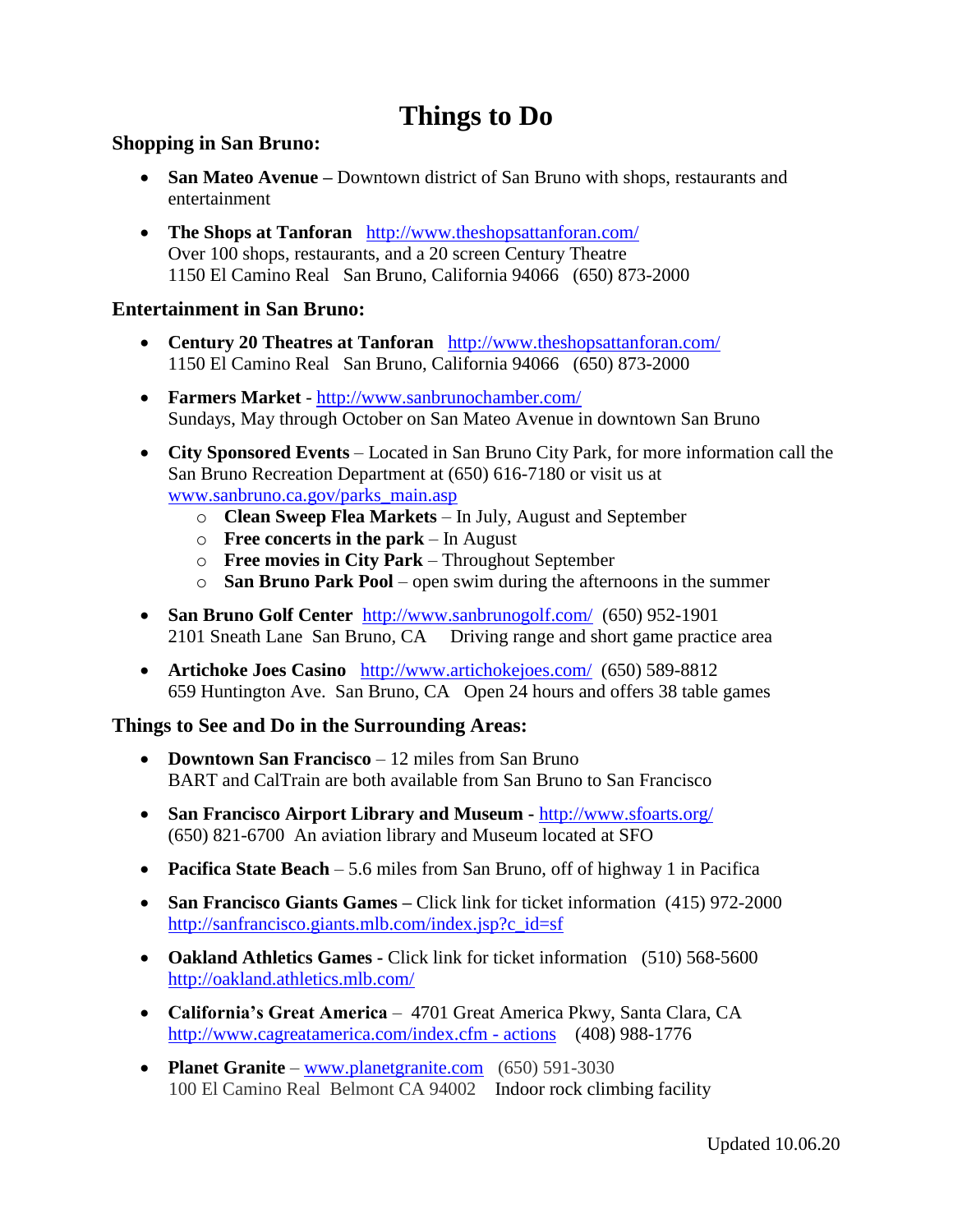**Raging Waters** - [www.rwsplash.com](http://www.rwsplash.com/) (408) 238-9900 2333 South White Road San Jose , CA "Northern California 's Largest Waterpark"